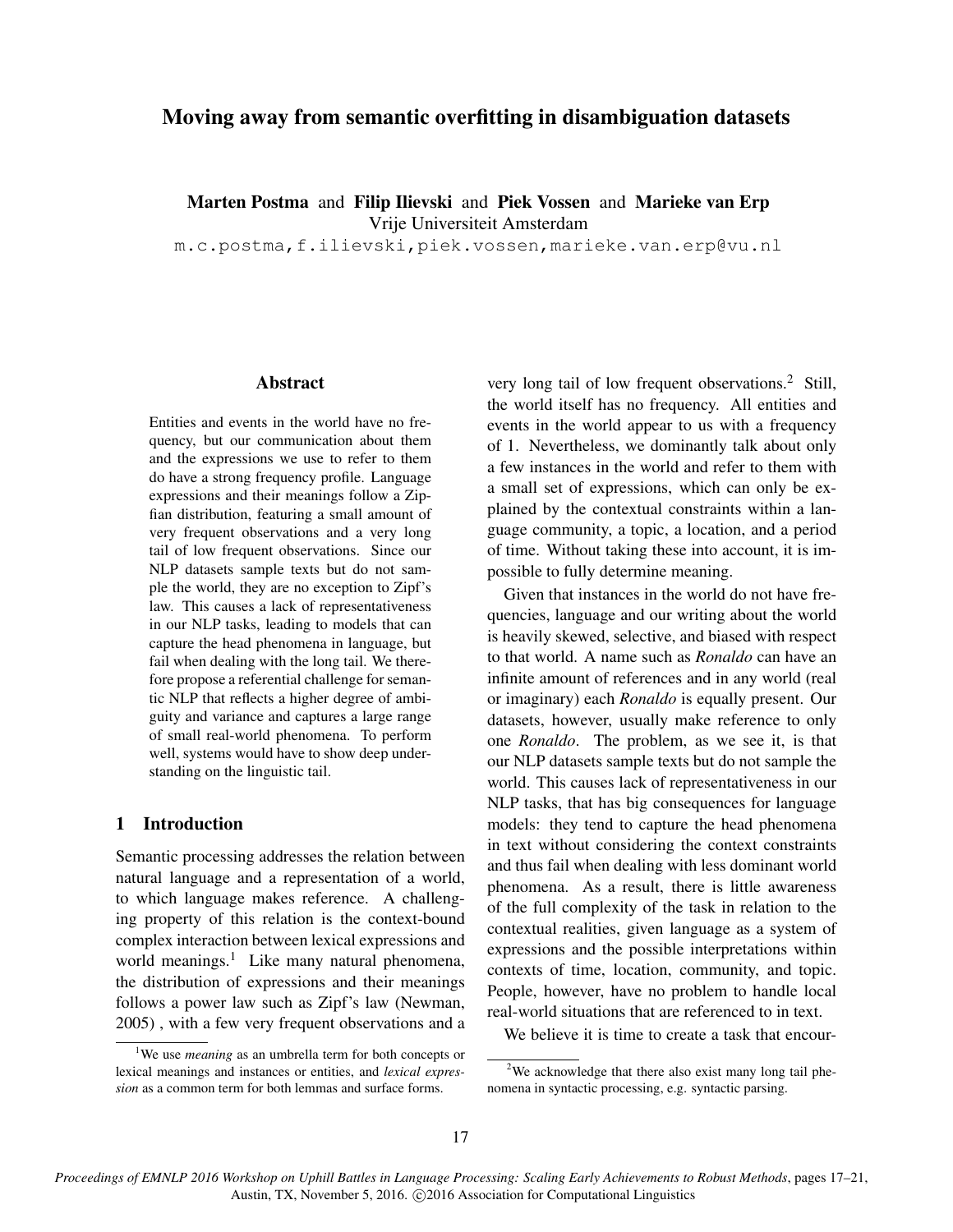ages systems to model the full complexity of disambiguation by enriched context awareness. We hence propose a semantic referential challenge, eventbased Question Answering (QA), that reflects a high degree of ambiguity and variance and captures a wide range of small real-world phenomena. This task requires a deeper semantic understanding of the linguistic tail of several disambiguation challenges.

## 2 Related work

We present related work on the representativeness of the disambiguation datasets (Section 2.1), as well as the representativeness of the QA task (Section 2.2).

## 2.1 The Long Tail in disambiguation tasks

Past work tried to improve the disambiguation complexity. Vossen et al. (2013) created a balanced corpus, DutchSemCor, for the Word Sense Disambiguation (WSD) task in which each sense gets an equal number of examples. Guha et al. (2015) created the QuizBowl dataset for Entity Coreference (EnC), while Cybulska and Vossen (2014) extended the existing Event Coreference (EvC) dataset ECB to ECB+, both efforts resulting in notably greater ambiguity and temporal diversity. Although all these datasets increase the complexity for disambiguation, they still contain a limited amount of data which is far from approximating realistic tasks.

Properties of existing disambiguation datasets have been examined for individual tasks. For WSD, the correct sense of a lemma is shown to often coincide with the most frequent sense (Preiss, 2006). Van Erp et al. (2016) conclude that Entity Linking (EL) datasets contain very little referential ambiguity and focus on well-known entities, i.e. entities with high PageRank (Page et al., 1999) values. Moreover, the authors note a considerable overlap of entities across datasets. Cybulska and Vossen (2014) and Guha et al. (2015) both stress the low ambiguity in the current datasets for the tasks of EvC and EnC.

In Ilievski et al. (2016), we measure the properties of existing disambiguation datasets for the tasks of EL, WSD, EvC, EnC, and Semantic Role Labeling (SRL), through a set of generic representation metrics applicable over tasks. The analyzed datasets show a notable bias with respect to aspects of ambiguity, variance, dominance, and time, thus exposing

a strong semantic overfitting to a very limited, and within that, popular part of the world.

The problem of overfitting to a limited set of test data has been addressed by the field of domain adaptation (Daume III, 2007; Carpuat et al., 2013; Jiang and Zhai, 2007). In addition, unsupervised domainadversarial approaches attempt to build systems that generalize beyond the specifics of a given dataset, e.g. by favoring features that apply to both the source and target domains (Ganin et al., 2016). By evaluating on another domain than the training one, these efforts have provided valuable insights into system performance. Nevertheless, this research has not addressed the aspects of time and location. Moreover, to our knowledge, no approach has been proposed to generalize the problem of reference to unseen domains, which may be due to the enormous amount of references that exist in the world leading to an almost infinite amount of possible classes.

### 2.2 The Long Tail in QA tasks

The sentence selection datasets WikiQA (Yang et al., 2015) and QASent (Wang et al., 2007) consist of questions that are collected from validated user query logs, while the answers are annotated manually from automatically selected Wikipedia pages. WIKIREADING (Hewlett et al., 2016) is a recent large-scale dataset that is based on the structured information from Wikidata (Vrandečić and Krötzsch, 2014) and the unstructured information from Wikipedia. Following a smart fully-automated data acquisition strategy, this dataset contains questions about 884 properties of 4.7 million instances. While these datasets require semantic text processing of the questions and the candidate answers, there is a finite set of answers, many of which represent popular interpretations from the world, as a direct consequence of using Wikipedia. To our knowledge, no QA task has been created to deliberately address the problem of (co)reference to long tail instances, where the list of potential interpretations is enormous, largely ambiguous, and only relevant within a specific context. The long tail aspect could be emphasized by an event-driven QA task, since the referential ambiguity of events in the world is much higher than the ambiguity of entities. No eventdriven QA task has been proposed in past work. As Wikipedia only represents a tiny and popular subset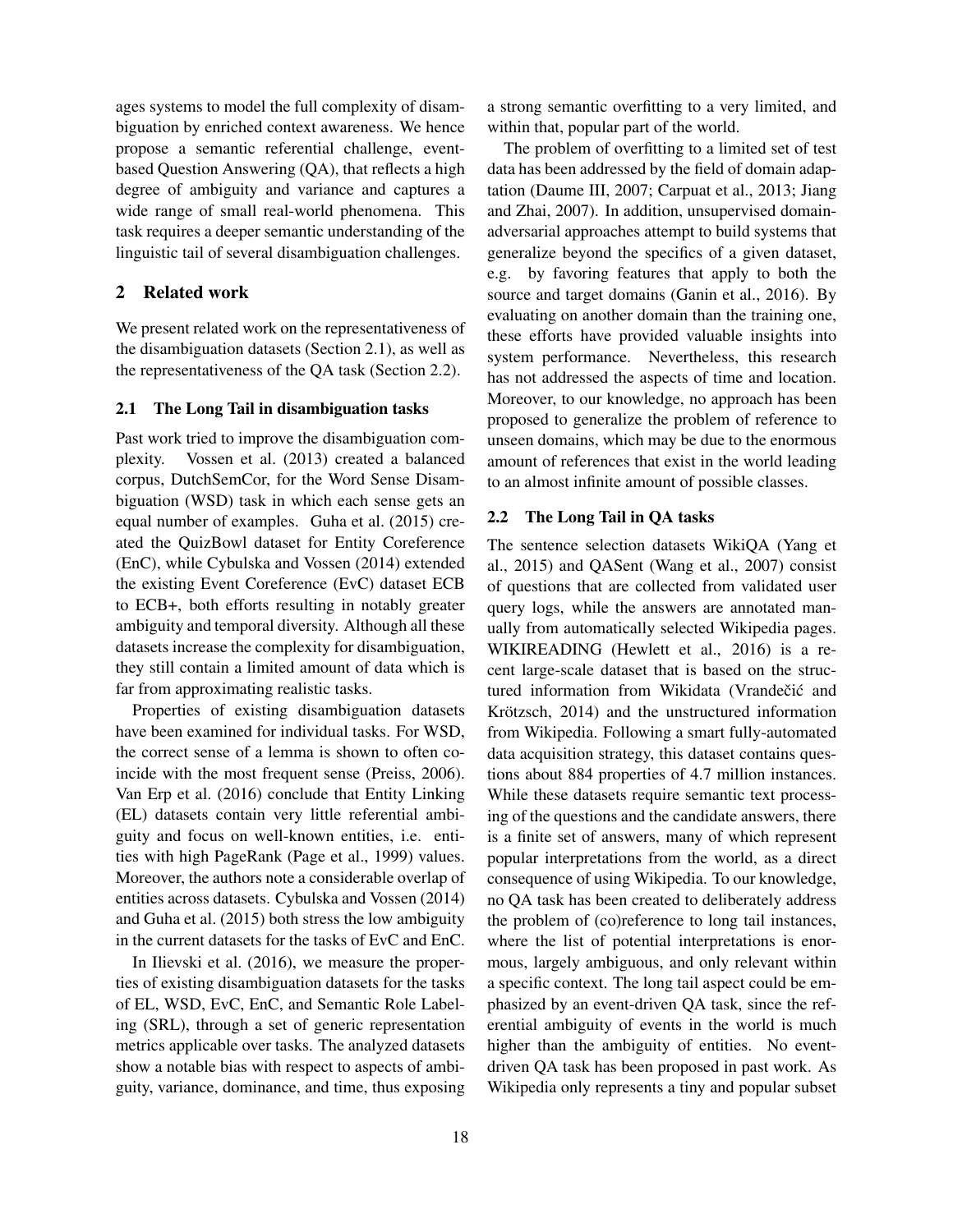of all world events, the Wikipedia-based approaches could not be applied to create such a task, thus signaling the need for a novel data acquisition approach to create an event-driven QA task for the long tail.

Weston et al. (2015) propose 20 skill sets for a comprehensive QA system. This work presents reasoning categories (e.g. spatial and temporal reasoning) and requires within-document coreference, which are very relevant skills for understanding linguistic phenomena of the long tail. However, the answer in these tasks is usually mentioned in the text, thus not addressing the referential complexity of the long tail phenomena in the world.

#### 3 Moving away from semantic overfitting

Current datasets only cover a small portion of the full complexity of the disambiguation task, focusing mostly on the head. This has encouraged systems to overfit on the head and largely ignore the linguistic tail. Due to this lack of representativeness, we are not able to determine to which degree systems achieve language understanding of the long tail.

As described in the previous Section, the challenge of semantic overfitting has been recognized by past work. QA datasets, such as WIKIREADING, have increased the complexity of interpretation by using a large number of entities and questions, also allowing for subsets to be sampled to tackle specific tasks. The skill sets presented by Weston et al. (2015) include long tail skills that are crucial in order to interpret language in various micro-contexts. None of these approaches has yet created a task that addresses the long tail explicitly and recognizes the full referential complexity of disambiguation. Considering the competitiveness of the field, such task is necessary to motivate systems that can deal with the long tail and adapt to new contexts.

We therefore advocate a task that requires a deep semantic processing linked to both the head and the long tail. It is time to create a high-level referential challenge for semantic NLP that reflects a higher degree of ambiguity and variation and captures a wide range of small real-world phenomena. This task can not be solved by only capturing the head phenomena of the disambiguation tasks in any sample text collection. For maximum complexity, we propose an event-driven QA task that also represents local events, thus capturing phenomena from both the head and the long tail. Also, these events should be described across multiple documents that exhibit a natural topical spread over time, providing information bit-by-bit as it becomes available.

## 4 Task requirements

We define five requirements that should be satisfied by an event-driven QA task in order to maximize confusability, to challenge systems to deal with the tail of the Zipfian distribution, and to adapt to new contexts. These requirements apply to a single event topic, e.g. *murder*. Each event topic should contain: R1 Multiple event instances per event topic, e.g. *the murder of John Doe* and *the murder of Jane Roe*.

R2 Multiple event mentions per event instance within the same document.

R3 Multiple documents with varying document creation times in which the same event instances are described to capture topical information over time.

R4 Event confusability by combining one or multiple confusion factors:

a) ambiguity of event surface forms, e.g. *John Smith fires a gun*, and *John Smith fires an employee*.

b) variance of event surface forms, e.g. *John Smith kills John Doe*, and *John Smith murders John Doe*.

c) time, e.g. *murder A that happened in January 1993*, and *murder B in October 2014*.

d) participants, e.g. *murder A committed by John Doe*, and *murder B committed by the Roe couple*.

e) location, e.g. *murder A that happened in Oklahoma*, and *murder B in Zaire*.

R5 Representation of non-dominant events and entities, i.e. instances that receive little media coverage. Hence, the entities would not be restricted to celebrities and the events not to general elections.

## 5 Proposal

We propose a semantic task that represents the linguistic long tail. The task will consist of one highlevel challenge (QA), for which an understanding of the long tail of several disambiguation tasks (EL, WSD, EvC, EnC) is needed in order to perform well on the high-level challenge. The QA task would feature two levels of event-oriented questions: instance-level questions (e.g. *Who was killed*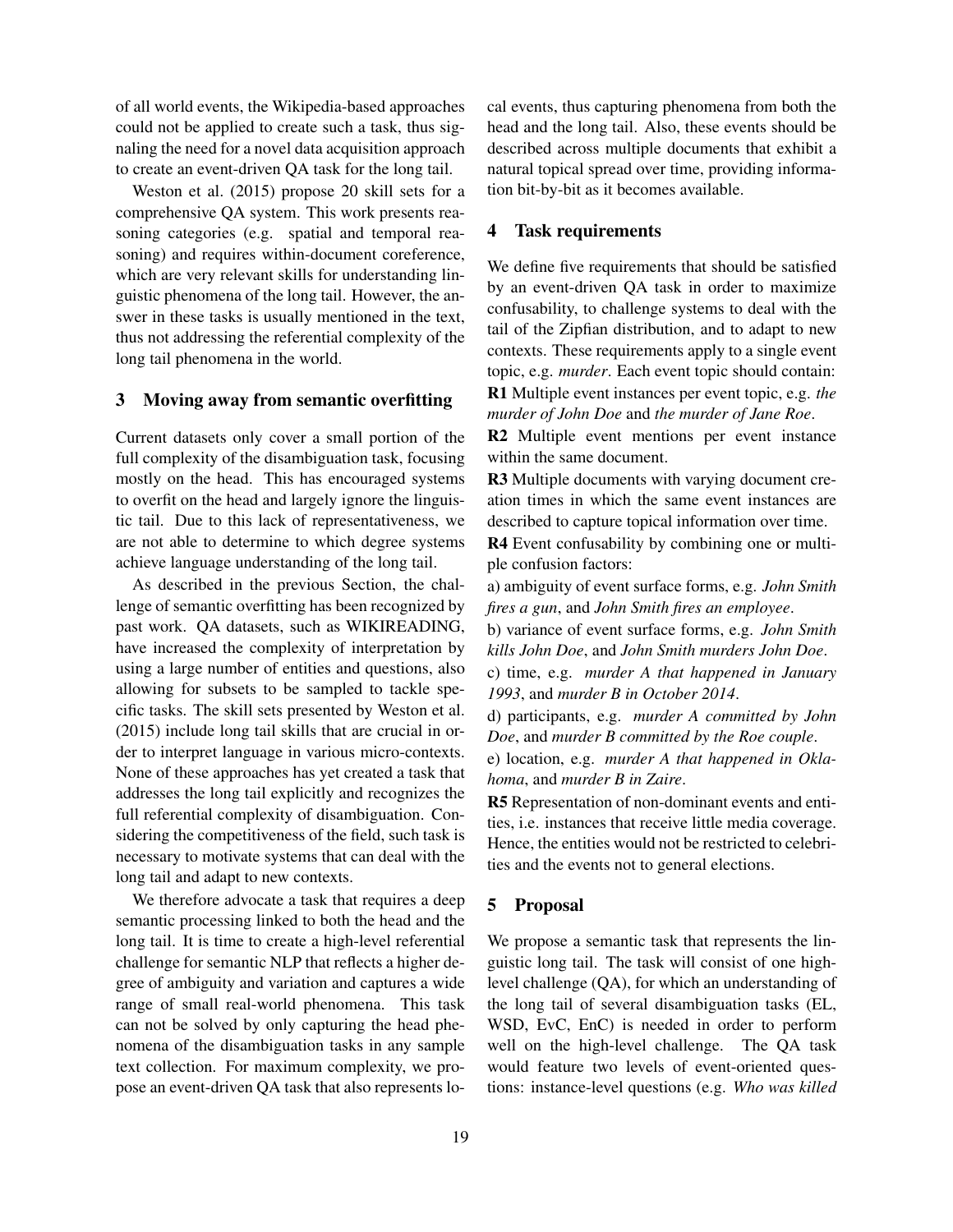*last summer in Vienna?*) and aggregation-level questions (e.g. *How many white people have been poisoned in the last 2 years?*). The setup would be such that the QA challenge could in theory be addressed without performing any disambiguation (e.g. using enhanced Information Retrieval), but deeper processing, especially on the disambiguation tasks, would be almost necessary in practice to be able to come up with the correct answers.

To some extent, the requirements in Section 4 are satisfied by an existing corpus, ECB+ (Cybulska and Vossen, 2014), which contains 43 event topics. For each event topic in the corpus, there are at least 2 different seminal events (R1). Since the corpus contains 7,671 intra-document coreference links, on average 7.8 per document, we can assume that requirement R2 is satisfied to a large extent. Although there are multiple news articles per event instance, they are not spread over time, which means that R3 is not satisfied. Furthermore, the event confusability factors (R4) are not fully represented, since the ambiguity and variance of the event surface forms and the participants are still very low, whereas the dominance is quite standard (R5), which is not surprising given that these aspects were not considered during the corpus assembly period. Additionally, only 1.8 sentences per document were annotated on average. Potential references in the remaining sentences need to be validated as well.

We will start with the ECB+ corpus and expand it by following an event topic-based strategy:<sup>3</sup>

1) Pick a subset of ECB+ topics, by favoring: a) seminal events (e.g. *murder*) whose surface forms have a low lexical ambiguity, but can be referred to by many different surface forms (*execute, slay, kill*) b) combinations of two or more seminal events that can be referred to by the same polysemous form (e.g. *firing*).

2) Select one or more confusability factors from R4, e.g. by choosing *participants* and *variance*. This step can be repeated for different combinations of the confusability factors.

3) Increase the amount of events for an event topic (to satisfy R1). We add new events based on the confusability factors chosen in step 2 and from local news sources to ensure low dominance (R5). These events can come from different documents or the same document.

4) Retrieve multiple event mentions for each event based on the decision from the confusability factors (R4). We use local news sources to ensure low dominance (R5). They originate from the same document (R2) and from different documents with (slightly) different creation times (R3).

In order to facilitate the expansion described in steps 3 and 4, we will add documents to ECB+ from The Signal Media One-Million News Articles Dataset (Signal1M) (Corney et al., 2016). This will assist in satisfying requirement R5, since the Signal1M Dataset is a collection of mostly local news. For the expansion, active learning will be applied on the Signal1M Dataset, guided by the decisions in step 2, to decide which event mentions are coreferential and which are not. By following our four-step acquisition strategy and by using the active learning method, we expect to obtain a high accuracy on EvC. As we do not expect perfect accuracy of EvC even within this smart acquisition, we will validate the active learning output. The validation will lead to a reliable set of events on a semantic level for which we would be able to pose both instance-level and aggregation-level questions, as anticipated earlier in this Section. As the task of QA does not require full annotation of all disambiguation tasks, we would be able to avoid excessive annotation work.

## 6 Conclusions

This paper addressed the issue of semantic overfitting to disambiguation datasets. Existing disambiguation datasets expose lack of representativeness and bias towards the head interpretation, while largely ignoring the rich set of long tail phenomena. Systems are discouraged to consider the full complexity of the disambiguation task, since the main incentive lies in modelling the head phenomena. To address this issue, we defined a set of requirements that should be satisfied by a semantic task in order to inspire systems that can deal with the linguistic tail and adapt to new contexts. Based on these requirements, we proposed a high-level task, QA, that requires a deep understanding of each disambiguation task in order to perform well.

<sup>&</sup>lt;sup>3</sup>The same procedure can be followed for an entity-centric expansion approach.